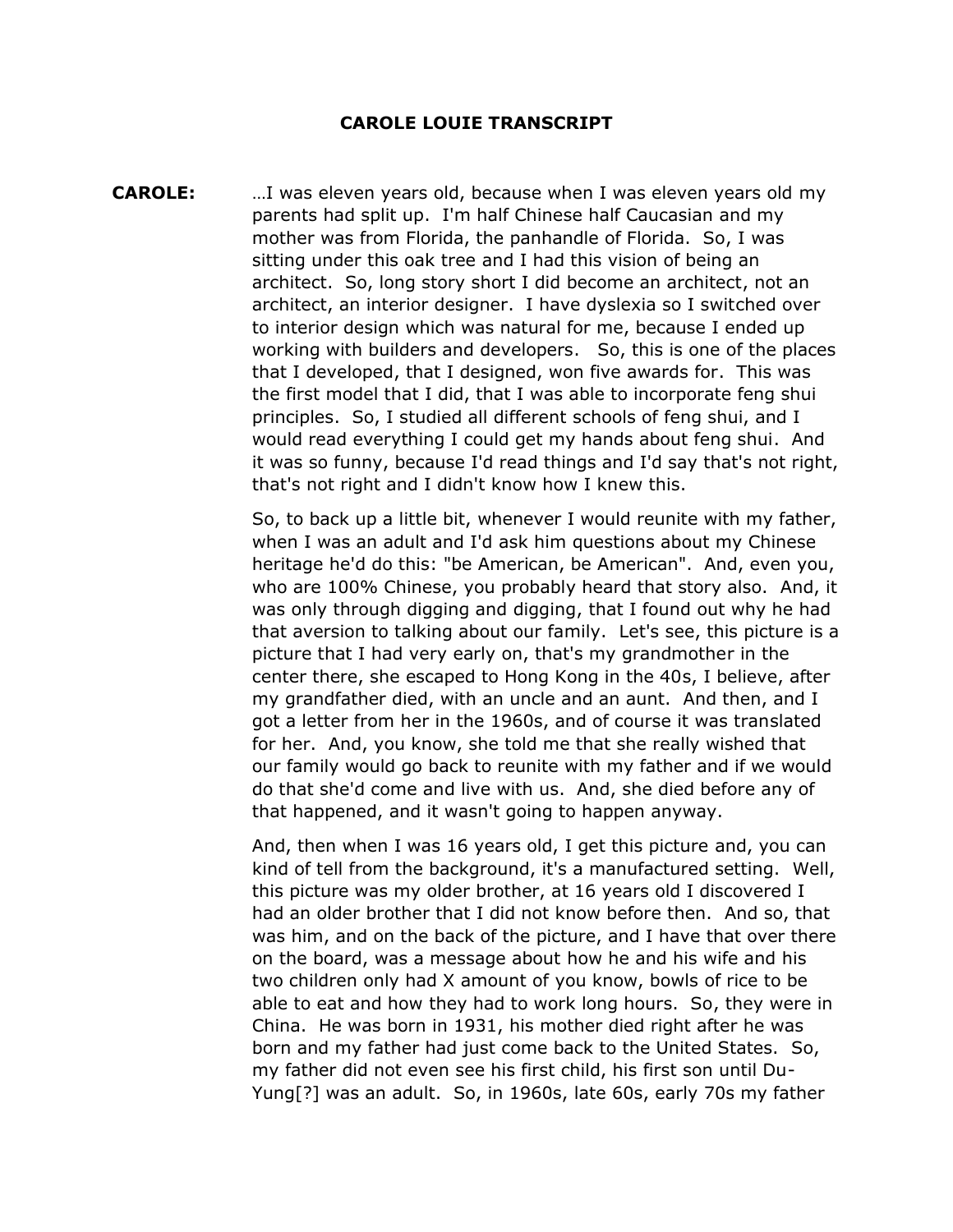finally met his first child. And then, this is a reunion picture, just before my father died in 19..., the reunion is in 1989 and my father died in 1990.

And then that's when the fun began. So, all those years, he would not talk, he would not talk and I wanted to put this picture up, because if you haven't seen your totems, these are the totems of all the different names. Here it is again and the Louie name in the top hundred names Chinese names, is number 88 and it's over in this area. I have learned to read that, so I could pick that one out even though I wasn't literate at the time I found this picture. So, and then here are just some of the ways of transliterating and speaking, pronouncing the name, so there's the character for thunder, the rain over the field, and that was my beginning.

So, my first trip to China was in 1985 and we started in Beijing, I was with an interior design group and so I was so excited about it, okay, I'm finally going to meet some Louie people. And I asked everywhere, everywhere, you know who, do you know any Louies? And, I didn't know at that time, that that's not the way you pronounce the name. And, so, finally I showed, showed my guide this, which my father wrote my name on, and, they said, oh, Lei, you're Lei. And, I thought, oh, okay, that kind of explains why I wasn't getting any positive answers. And, so that was a beginning for me, realizing, ok, there are lots of dialects and you know, the tones totally freak me out. But I'm getting used to them, I can, now that I've studied a little bit, I can read and I can write, way better than I can speak.

So, as I began my research, I discovered that my father wasn't the first one to come into the United States. My father, I thought was a chef, and then I later found out that oh, he was actually the son of a merchant. And, so that, so this is the store on Grant Avenue, back in the 1800s, so, this is in the 1900s, in the 1800s it was Fung Song Lung[?] and, in 1907 it became Wah Song Lung, so a slight name change. But all those years that I had walked the streets of Chinatown and never knew this. It just, blew me away. So, here's your map of Chinatown from 1885 and, notice the different colors on the map of the different buildings, so they indicate prostitute houses, gambling houses, white prostitute houses, Chinese prostitute houses. This is a wonderful map, I just found this one with the coding on it, just recently.

So, last year, no, 2016, I made a trip with Friends of Roots. Now, [unintelligible] no Rita, mentioned Friends of Roots with that village database. That was actually how I found Friends of Roots. I'm a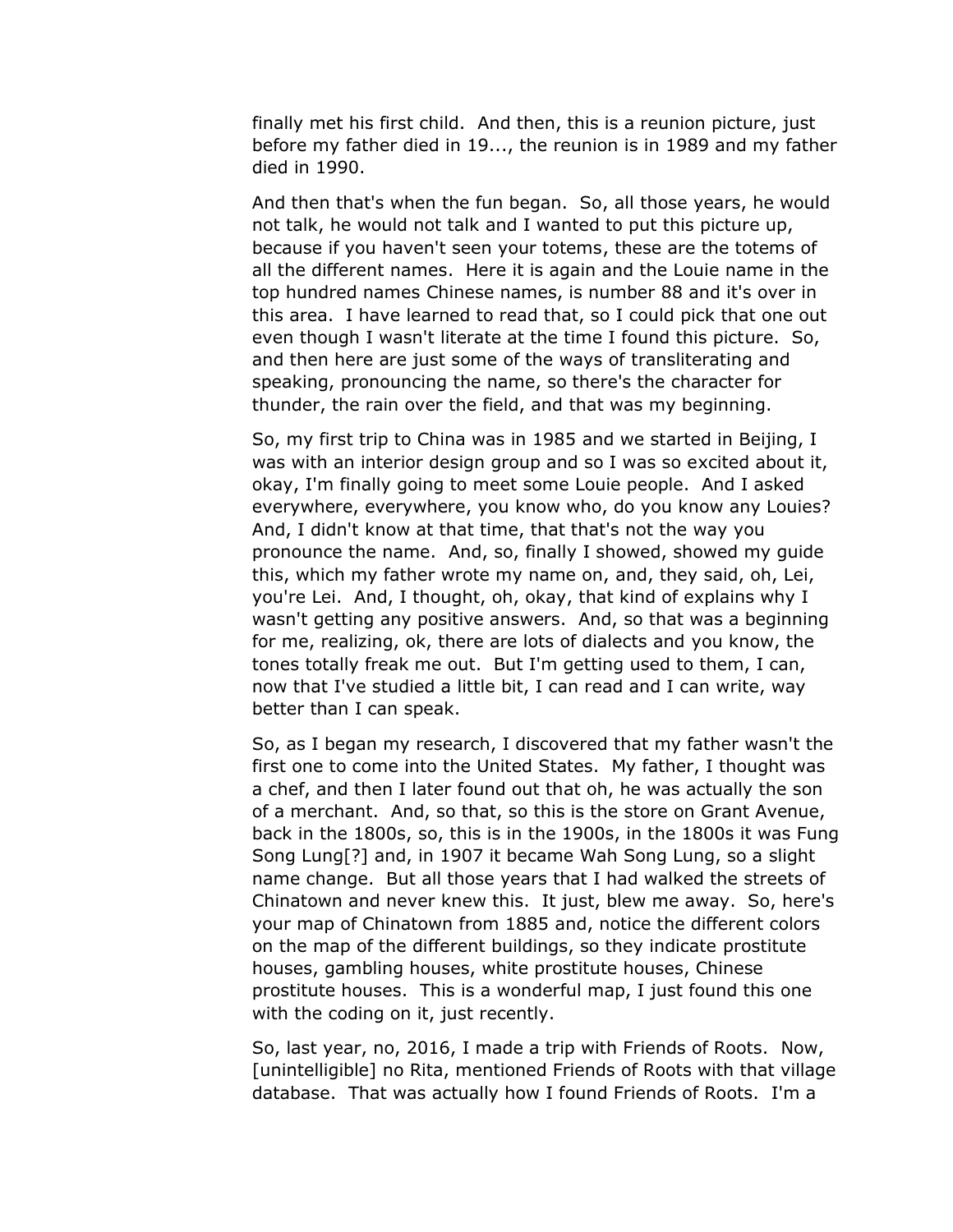meditator, and so one morning I woke up and I meditated, okay I know the name of the village, now, you know I've looked and looked and looked for 20 years for this village that I have the name of but, it wasn't until I put, San Duo, you know, in Google search and found the Friends of Roots database. And, so 2016, I made the trip to China with Friends of Roots.

So, you know, China is a big place. I didn't know at the time that most of the people from China came from the Toisan[?] area. So, I was really, I wasn't just going to go there and so it gets, Google Earth, closer and closer. And then, so this area is above where Rita and Helen and Dan's area was from. And then, I really paid attention to the landmarks. And, even when I got there, they weren't sure, you know where, if they were going to be able to find my village. But, when we physically got there, we,we found this village, and fortunately it's right on the main street. In fact the sign was right there in front of the street, this old rickety sign and so we found San Duo village.

So, some of you may know, that San Duo is, means the three plenties. And in the Buddhist culture it stands for the Buddhist hand or citron, the pomegranate and the peaches. And so, so, even though I found my father's village, I found my father's village, I still did not find his home, that was a dud trial there.

But that same year that I was doing the research, and my research took me to NARA, the National Archives. I did come to the National Archives here, but I had much better luck at the National Archives in San Francisco.

## **[AUDIENCE]:** San Bruno

**CAROLE:** San Bruno, and, of course, you do have to push you have to be a little pushy with the people there. You know they can, they say they're real, real busy and have a lot of demands but you just have to be a little pushy which I wasn't until I started all of this stuff and now I've gotten pushy.

## [LAUGHTER]

**CAROLE:** But that year, that year, also again I meditate, I had these two words on my mind because I knew there was something in me besides, you know that vision when I was 11 years old about wanting to be an architect. And so, I, here are those two words in my head: architect, China, I Googled and lo and behold I find this article, and I'm so glad I printed out this article, because it's no longer available. This was in 2016, and, and it was about Yangshi Lei, architects, from the Louie family, the Lei family. Not just any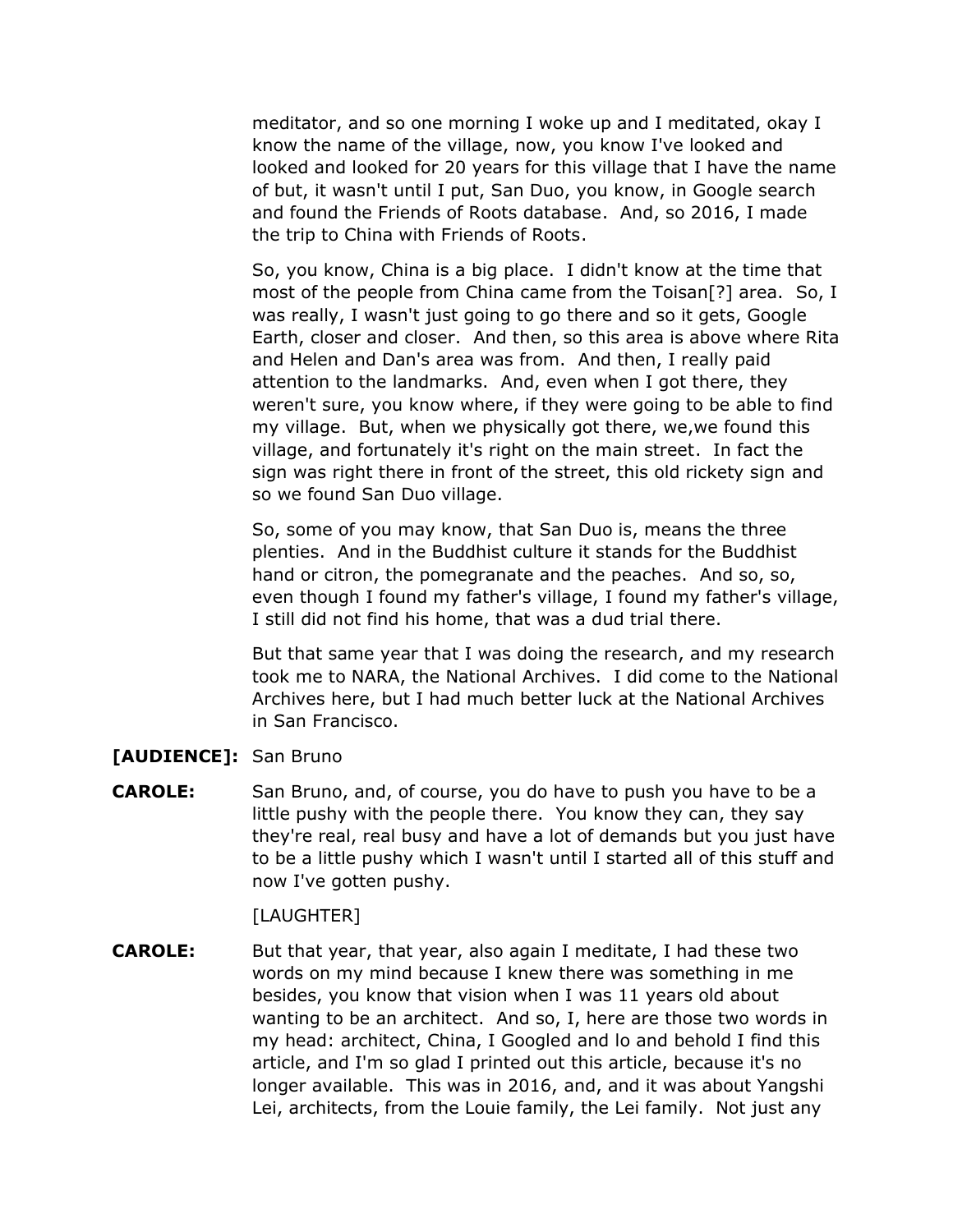architects, eight generations, this is the biggest architectural family I have been able to find because remember I'm a student of architecture and interior design. It's the biggest architectural family I have been able to find, the longest reign of an architectural house. Eight generations, almost 250 years and who they, who was their main client? The 8 last Qing Dynasty emperors.

So, so I was hooked and I happened to mention that I was looking for, you know, this family to a friend of mine who is from China and actually, her family is in Guangzhou, and she's with the Confucian Institute in William & Mary. So, she goes home on December the 13th of 2017, opens the paper up and what does she see? This full page article about Yangshi Lei, and I brought the article and the pages from, that I found on the internet. So, I really felt like, not only was my, were me ancestors guiding me, but they were enlisting anybody who could help. And I was starting to take Chinese classes at this time and it took me months, but I translated this article so I would get the story. And, not only did she give me the article, but she also gave me some CCTV documentaries and I've got a handout with some of the documentaries if you're interested in watching those, and some of the research tools also, they're printed on that.

So, after I came back from the 2016 trip, I had made some connections, and, and so I found, someone who could get me a zupu, so that's what's over here, a four volume zupu which is similar to a jahpu[?] but there's slight difference and if you if you're around genealogy people they'll tell you what those differences are. I don't really care, but what was so fascinating about it was, and here again, you know, little by little, I'm translating, I've translated and finally I get to these two pages where it talks about Yangshi Lei and Lei Fada[?], the progenitor of Yengshi Lei. So, I knew, OK, these are my people, I'm not getting excited for nothing, these are my people.

So, I then began doing lots of research from the documentaries, from other things so, you know the Qing Dynasty was the last dynasty in China. This yellow line that's on top of the orange line represents the years that, that the Yangshi Lei was involved with designing for, for the Qing dynasty emperor. So, here is Lei Fada[?], he was born in the South, Jiangxi Province, and which is North of Guangdong. Nanjing is the city that's closest to his village. And, so what had happened was, the emperor at the time sent ministers down to that area to look for people who could build things, because he wanted to, the Hall of Supreme Harmony had been destroyed, they wanted to rebuild that, and out of those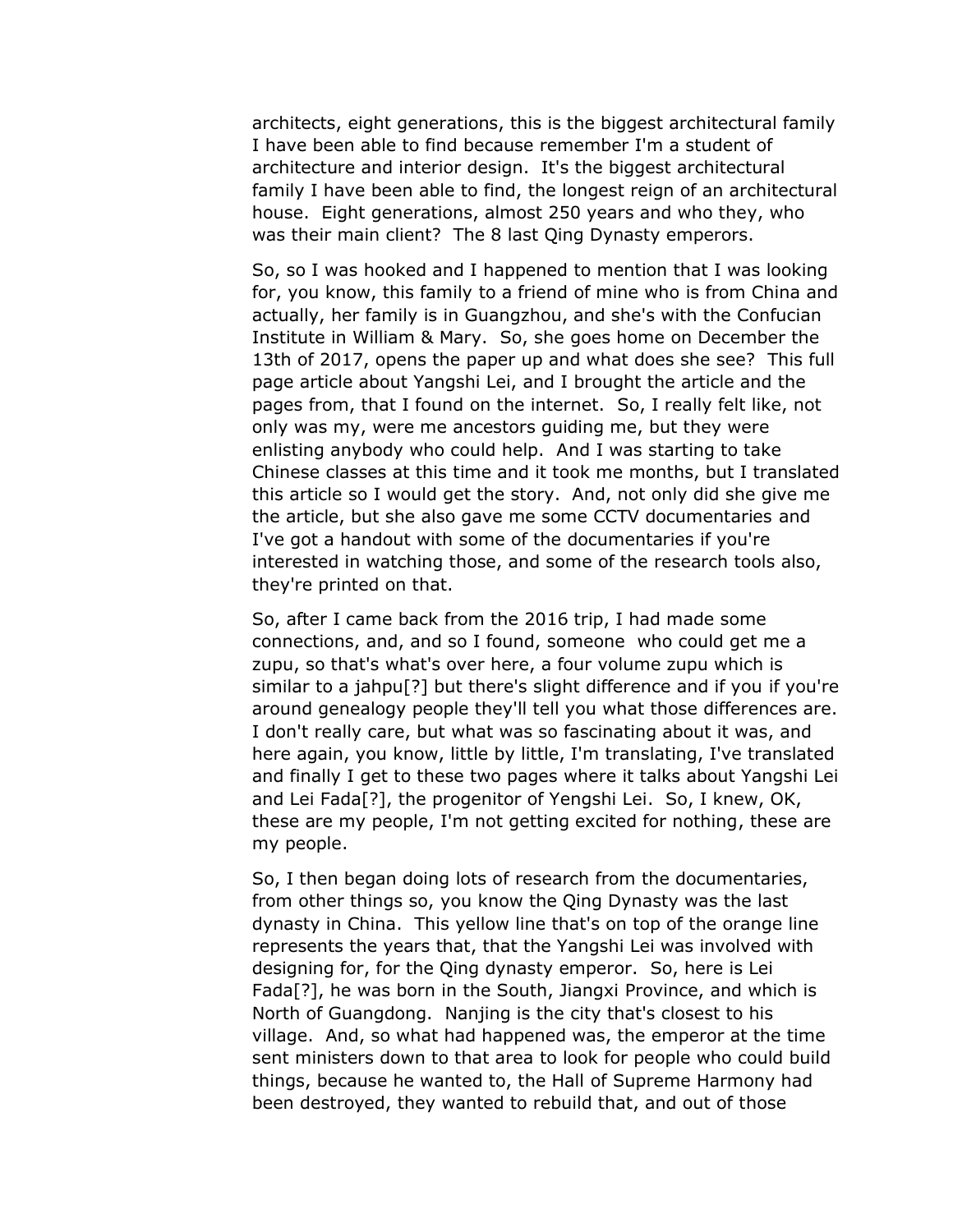people Lei Fada was chosen as the person to be the overseer for the Hall of Supreme Harmony, there were three halls, the main three halls of the outer courtyard.

So, this is, from the documentary, this is what a, a design house of the time would have looked like. Some people are not as visual as I am so I thought it would be helpful for you to see some of those visuals. These are actual drawings from Yangshi Lei: blueprints, elevations, detail drawings. They were known for this, and when I was in design school this was absolutely the thing I hated most to do, scale models, but they were known for the scale models that they created. They built them, so when I was in school, we did them out foam board and glue and you know colored pencils. And, but they built them out of like a papier-mâché, mud where they needed to and they they wove iron into the papier-mâché to make it strong and so that's why the models became known as the iron model. And these still exist, from the 1800s, these models still exist, they were built so well. So, so there's the Hall of Supreme Harmony. And the two main, other two main halls where the political business was done, the ministerial business was done. And so, these are the buildings that Lei Fada and his then son Lei Jinyu[?] were responsible for.

When I had been, gone to China in 1985 I did not know this history, and yet I, I wept when I was in these places, they touched me so much. So, here's a closeup of the Hall of Supreme Harmony. And I went on this last trip with my sister, so that's Florence and me with a bigger view. The Temple of Heaven, they were also responsible for the buildings at the Temple of Heaven. And, imagine all the details, in interior design my model was attention to details. And so, and when I look at these buildings, I think the myriad of details that they were responsible for. I'll come back to that one in a moment.

So, one of the really cool inventions that I found, so you're going to learn a little architecture here. This interlocking bracket, the dougong, my ancestor Lei Jin-yu[?] was responsible for standardizing this part right here, and by standardizing it, it speeded up the production of things and it made the column size exact. And so it made everything go so much faster, and that model still exists today. Now you might be familiar with a dougong because you have them in your gateway. Next time you go by the gateway, be sure and look up at that and know that you have Lei, Yengshi Lei to, to think about when you look at it.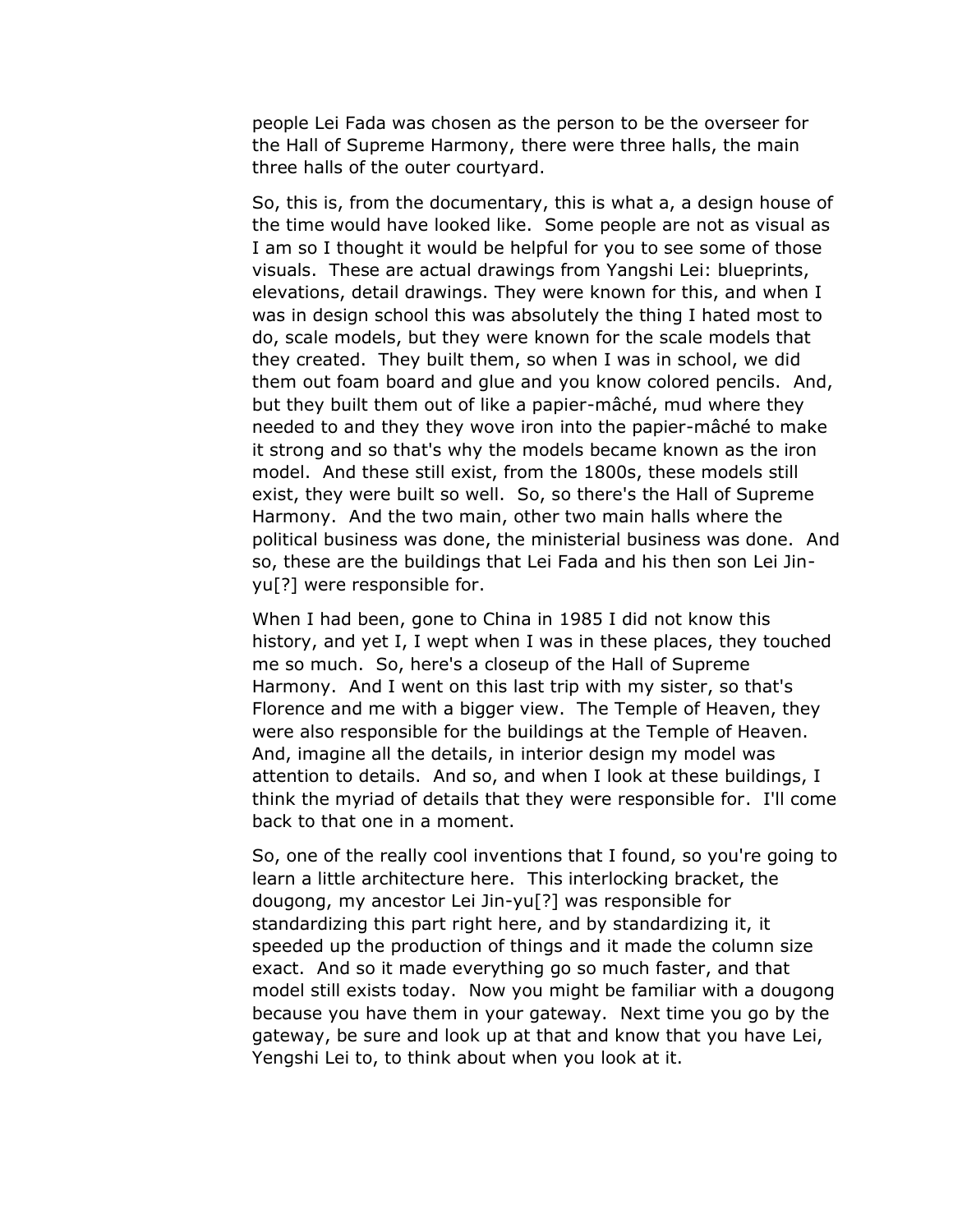Now the Forbidden City is a huge place, I made a point when I went this last trip to take the half day tour. So, and I wanted to focus on the East side, because up in the East corner is the Qianglong [?], so he was one of the very famous emperors, had a very long reign, it was very prosperous during his reign. And when he was getting ready to retire, he had a beautiful studio and courtyard built and that was done by my ancestors also. These are just some more of the detail shots in Forbidden City. And what I love, when I had that vision about being a designer, I knew, at the time, that, for me, there was no separation between architecture, interior design and landscape design. And when I was talking to my, so I'm in elementary school, right? Sixth grade. And, my teacher happened to have had a book about Frank Lloyd Wright. And Frank Lloyd Wright at that time was one of the revolutionary people who thought the same way. That the interior, the architecture, the landscape all was integral. So, I had to put some shots of the outside, the exterior. And I could go on forever and ever on the architectural details but I won't. But I did want to show you some of them, so I was hoping that this was going to be the building I was looking for but it wasn't. And, again, the dougangs are just everywhere once you realize, you know, what they are you see them just everywhere. And, do you know that dougangs were tested for a 9.5 earthquake? And there are no nails in them, just amazing to me.

So, I love this picture, because this is a picture of Qianlong and Giuseppe Castiglione. So, you know, he was in the Forbidden City and the Summer Palace about the same time as the Lei family, so they crossed paths often. And, and one of the reasons why he became important with the Lei family, was, he introduced a different way of doing art in China. He integrated the Chinese way of doing art and the Western way of doing art and, so there's some things, when he started painting in China, that had never been seen before. For instance, the emperor on a horse, that was just an unheard of thing before he came along. And he's going to have an interesting role to play in this retirement house also. He also brought a technique call trompe l'oeil, and trompe l'oeil means 'to fool the eye'. It's a art technique where it's made to look like it's real and Qianlong wanted to have this technique used in his retirement studio. So, this, this is showing you the renovated studio. In 2003, they opened the doors to the studio and it was the best preserved place in the Forbidden City. And so, they began renovating it, and this is the end result. Unfortunately, I did not get to go into the studio last year. But I was told that next year is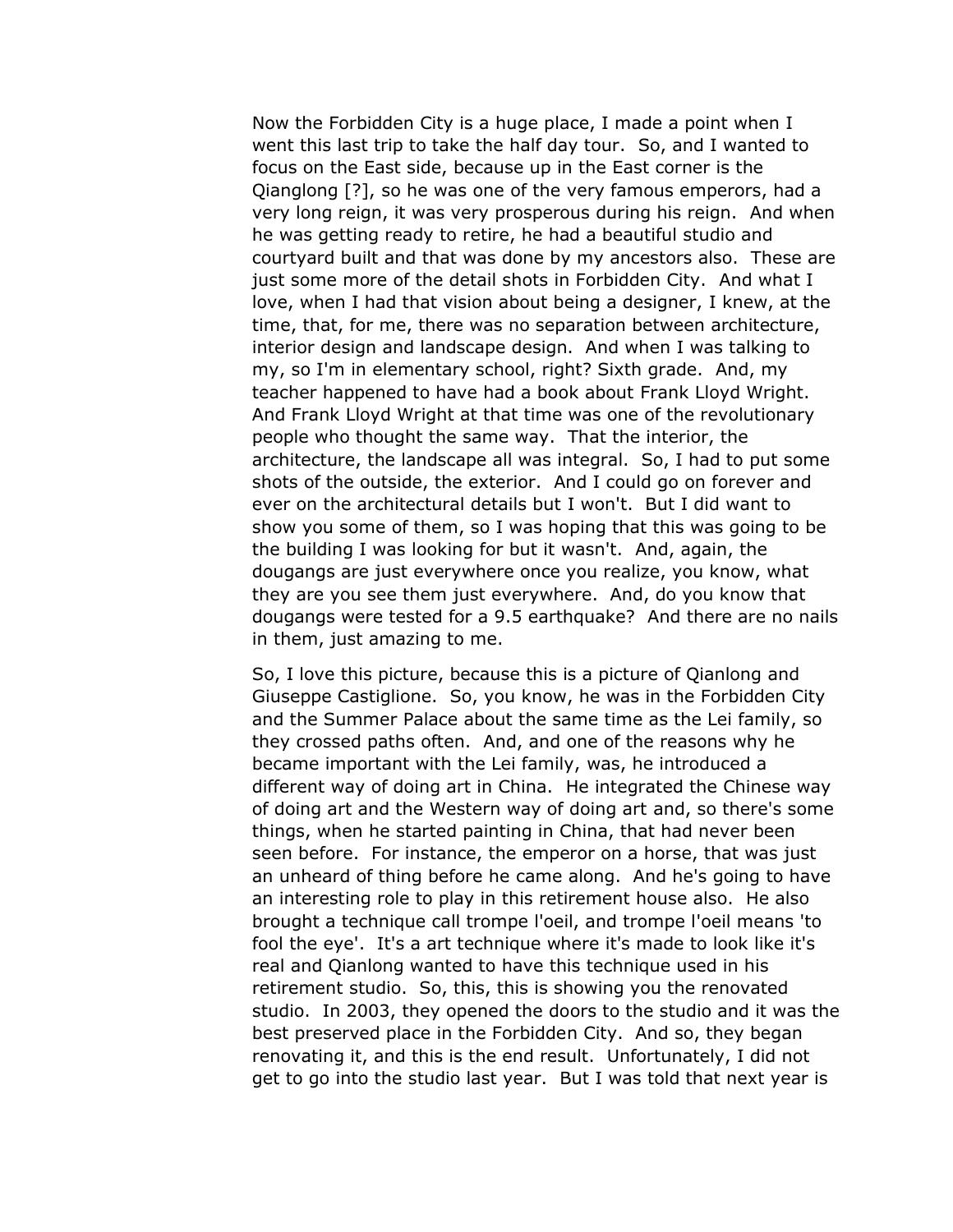the 600th anniversary of the Forbidden City and all of these will be open. So, guess who's going back in 2020?

But I did get to meet Lei Zhangbao. Through some of the documentaries, I found his name, and, so, I thought, oh, if there is any chance that I can get to meet him that would just be wonderful. And with the help of MyChinaRoots, so the lead of MyChinaRoots Weihan[?] Lei is going to be, oh Weihan Lei, Weihan Wei [?], Liu...

- **[AUDIENCE]:** Lei, Lei Weihan [?]
- **CAROLE:** Lei Weihan[?], so he's going to be here next month, and, he didn't help me, but Liu Hao helped me tremendously. So, she did a lot of research before I got to China, she was able to locate Lei Zhangbao, to set up a luncheon meeting with him, and, of course, provide translation for me, because my Chinese is not that good yet. And, we had the most wonderful hotpot lunch, if you're ever in Beijing, I highly recommend the hotpot restaurant at Sunworld Hotel. Absolutely amazing, and not expensive at all. So, Lei Zhangbao said to me, "you've got to the tell the story in America". Which is why, I had no intention of writing it as a story until he said that to me and I could not say no.

So, our next stop was, Singhua University, Liu Hao helped me get in there, also, it's not easy to get in universities in China, I'll forewarn you about that. Not like here, and the hoops I had to jump through to get in this university, oh my god. But, you know, they wanted me to go there, so I went and so she helped me locate, we found three books about Yangshi Lei. Thanks to being able to have a scanner on your phone, I scanned everything I could in the time allotted, that I had, and so I'm still working on translating those pieces. So, my favorite part of what Yangshi Lei designed was the Summer Palace, yuan ming yuan. And Lei Jinyu was responsible for a lot of the designs for the Summer Palace. It's a huge place, it's about five times bigger than the Forbidden City if you can imagine that. The Forbidden City is 155 times bigger than the Buckingham Palace. So, you kind of get, you know they did things on a grand scale.

So, they did these plot plans of the Summer Palace and then, the iron models again, they would take these iron models to the emperor and, of course, during that later part it was also the empress dowager and they would show them to the emperor and the empress dowager to get approval for the plans because the, they could, the emperor and empress dowager could not always read the blueprints but they could look at these models. And I had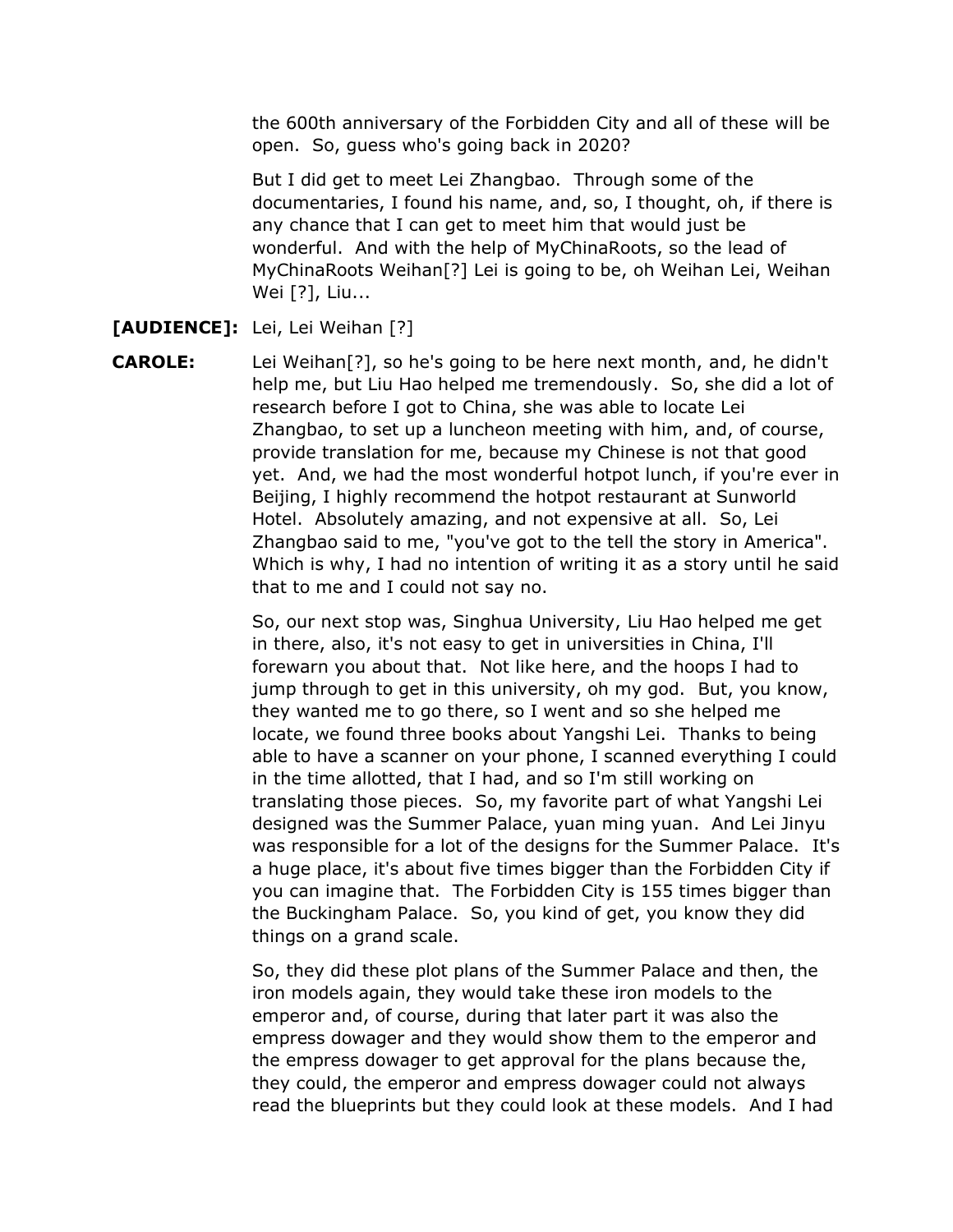a client, who was in New York, and he got to where he asked for models for everything too and I was like oh my god, something does not feel right about this. So, just models of individual buildings, this is a temple in the Summer Palace. My favorite, oh my gosh, the details of this walkway every piece of art that's in there, had to run through the offices of Yangshi Lei but I think about all those people who painted, and all those people who built, and, and just amazing to me. And, it's really in very good condition, you know, when you consider those were built in the 1800s. And of course, empress dowager's boat. I love the gardens, and the, the plot plans, there's descriptions about exactly what tree is going to be here and you know, what plant is going to be there and, you know, there's beautiful stone structures everywhere and so there's notes about all of those.

Have you all been to these places? I mean it's just, it's so beautiful, I need to go back for months, to really take it all in. I kept telling my tour guide, I need longer time, I need longer time and you know they have a tendency to want to rush you through everything and I just, again, I pushed, and I said "no, we're doing, you know, longer tours here".

So, Lei Jinyu was so honored by Qianlong that he had his, no, Emperor Yangzheng was so honored by Jinyu that he had his young son, Hongli to do a banner for him, to mark his 70th birthday. Hongli is who became Emperor Qianlong. So, that, you know, that's an honor.

Now, the story gets really interesting in the 1800s. So, if you know your Chinese history, you know that there were two opium wars and, the opium war in the 1800s destroyed a lot of yuan ming yuan. However, my ancestor, Lei Jingchu had a feeling, he felt like something is going to happen, and his studio was in the Summer Palace. So, what he did was, he carted out the things that were in his studio and hid them in his houses. This is one of those houses in the Haiden[?] district. And, because of, you know, their family was so renowned, he did the jahpu[?] and he also created the cemetery to honor the ancestors before him. Jingchu was the fifth generation. So, he saved the documents, the iron models, so those iron models that I told you that lasted all those years, he was the one responsible for saving them. So, this is what it must have looked like speaking with, so here was the emperor before Pu Lei[?], and then there's the empress dowagers behind the screen who were really running the show. And then, the sixth generation, Lei Suchi[?], I hope I pronounced that correctly, he was advanced to second degree minister, so the squares on their robes indicate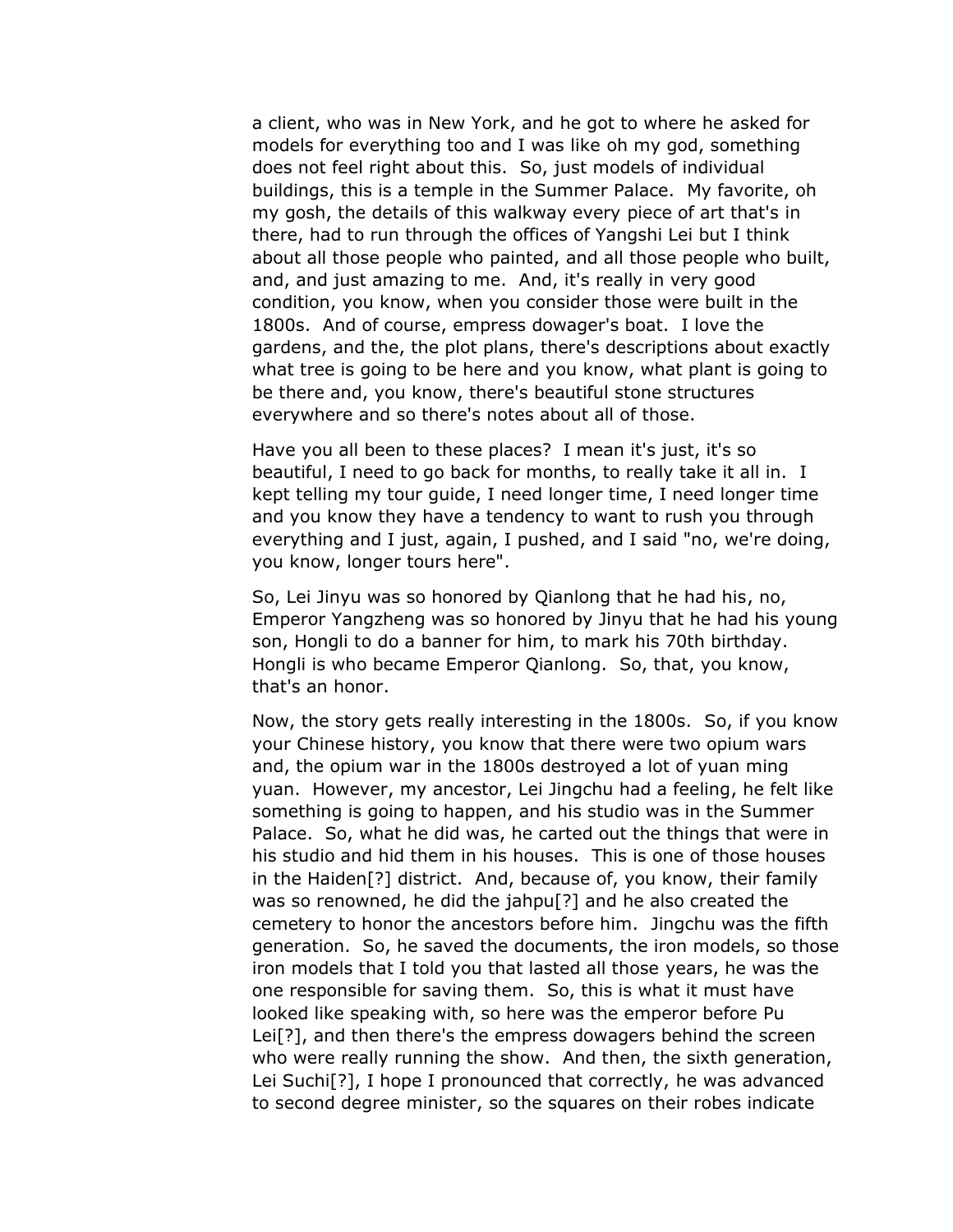what their degree in ministry was, so he advanced to the highest degree, and his son was given the third degree ministry. So, they were the last ones to work, and so here's part of the destruction of the yuan ming yuan. The photo below is a digital, digitized, so that's what they're doing now with all of these drawings, they can take that information and do digitized drawings and recreate it. And, what was interesting, to note about this particular building is the animals that are around the fountain, Giuseppe Castiglione wanted to put nude statutes. And, you know in the Chinese culture, that was absolutely taboo, so they decided to do the Chinese zodiac instead. And at each hour, each animal would, would put water out, to mark the time, amazing engineering. I would love to know how they did that.

So, thankfully, to this man, Zhu Qiqian saved the documents again, in the 1930s he was the head of a architectural society. He was also hired by the ministry, and so he convinced the ministry when he found, he would walk the streets of Beijing and he'd listen to the old people. You know, because he knew that they'd have the stories and he kept hearing about these documents that you know, the Lei family had fallen into hard times, so they were trying to sell some of these things, you know, to be able to survive, and so he heard about that and, thanks to him, 20 truckloads, over 2,000 documents, paintings and iron models were saved and they were taken to the National Library. And because, they were, they were taken there, they were saved even during the Cultural Revolution. And so, I'm so grateful, if anybody here is part of the Zhu clan, thank you, thank you, thank you. One of things that they also found, were rubbings from the cemeteries and so, the rubbings were used to document the oral history and the jahpu[?] and then, they were able also, because they had the Qing Dynasty documents, they would crosscheck them, and and everything matched.

I had no idea when I began this journey, that this was going to lead me to such an amazing story. Since they were saved, they, and in the early 2000s, new interest in Yangshi Lei came about, so the National Library pulled out the documents and they created an exhibit, I couldn't get into that one, it was under construction, so I could not get into that one, that's why I ended up Singhua[?] They had the few books that I could get access to. The Palace Museum, as the Forbidden City is also called, has a permanent exhibit now, about Yangshi Lei, they call it 'The way of building: The art of architecture'. I was able to look at it online, however, remember that shot I said I'll come back to that? When I got, physically, got